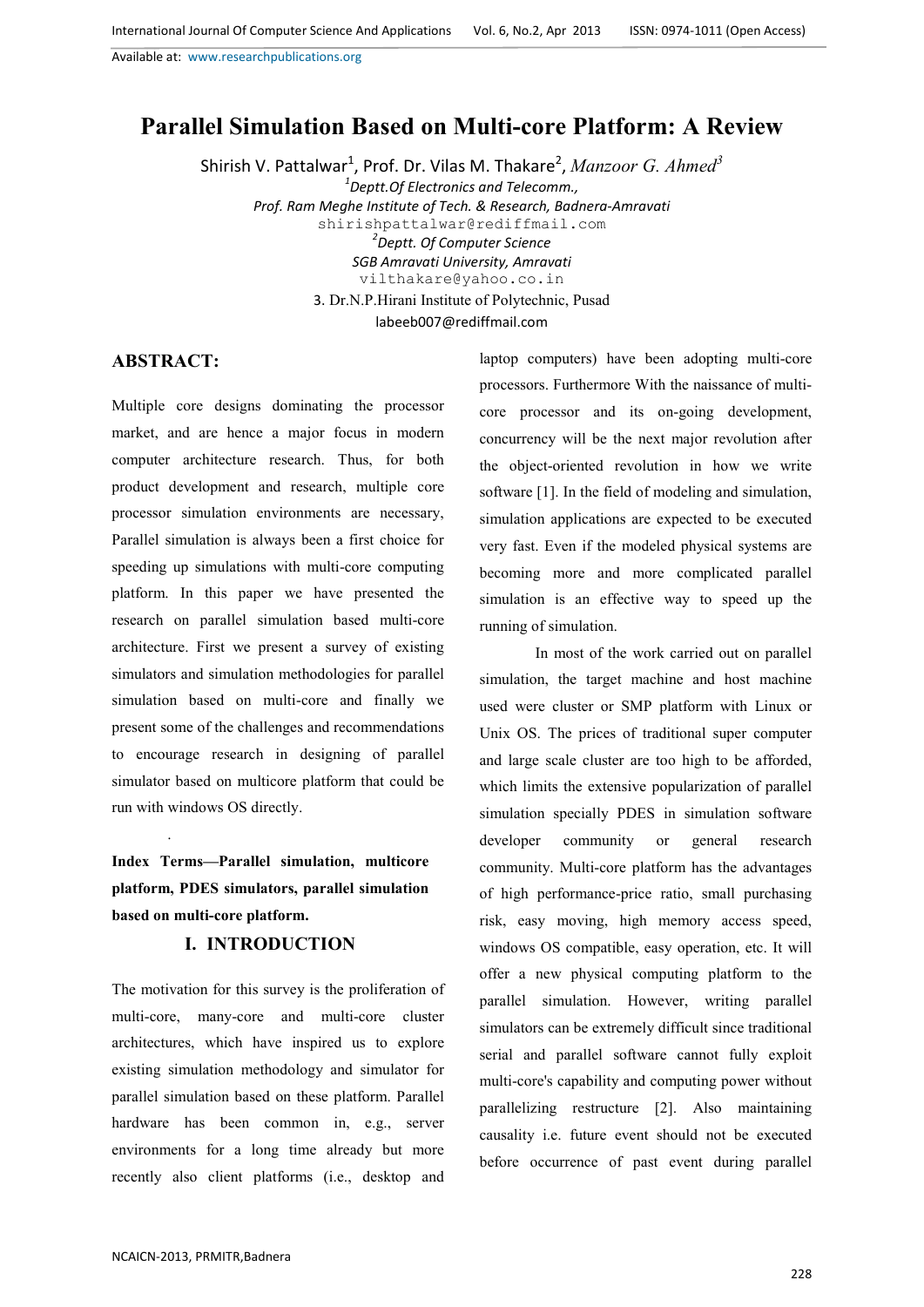execution is the central challenge both for the correctness of the simulation and for achieving good simulation performance [3].

The Multi-core processor has come into the market for just about few years, and according to socalled new Moore's Law, the number of cores per chip wills double every 2 years [4, 11]. If this holds true, multi-core machines will soon evolve to manycores, with 10s if not 1000s of cores per chip. The terms many-core and massively multi-core are sometimes used to describe multi-core architectures with an especially high number of cores (tens or hundreds). Already, there are some specialpurpose(research)multi-core processors that are available from a number of vendors and some are under development with 64 cores (Tilera [5]), Intel's 80-core (Polaris prototype [6]), IBM's 80 core (Cyclops-64[7]), Ambric's 336 core (Am2045[8]), IBM's four PowerPC 450 cores (BlueGene/P [9]) supercomputer product and even graphics engines with 960 cores (NVIDIA Tesla S1070 [10]). As a result, we have entered the era of Multi-core clusters (MCCs).

Currently research on parallel simulation based on multi-core, many-cores and Multi-core clusters platform is in early phase. Specifically research that will shift the platform of PDES from traditional supercomputer to multi-core computer has bright prospect .So there exist great demand & challenge to write the future desktop simulation software that will be the parallel simulation based on multi-core or many-core platform that could run on Windows OS directly. Remaining of paper is arranged as section-II: *a* brief overview existing simulation methodologies and simulators for parallel simulation based on multi-core platform and section-III: challenges and limitations for parallel multi-core simulator IV: recommendations to encourage research in designing of parallel simulator based on multi-core platform.

# **II. SIMULATING METHODOLOGIES & SIMULATORS**

Parallel simulation is a vast field employing countless techniques and methodologies based on various computer architecture platforms. In this section, we present an overview of the popular parallel simulation methodologies and corresponding parallel simulators based on multi-core platform.

- A. Multi-threaded methodology
- B. Multi-scheduler methodology
- C. Slack simulation
- D. Two-Phase Trace-driven Simulation
- E. Parallel Discrete Event Simulation

### *A. Multi-threaded Methodology*

In this approach POSIX threads (pthreads) are used where each POSIX thread simulate the activity of an executing core. J. Donald and M. Martonosi et al used this methodology [2] to convert existing uniprocessor simulators into parallelized multiplecore simulators. Original uniprocessor simulator effectively clones itself into duplicate cores by calling pthread\_create. Each core then runs its own simulation in parallel with other cores. This way, the simulator code retains the same structure as the original uniprocessor simulator. This work parallelizes simulators to run on a shared memory host wherein a core cannot access a shared resource if any other cores have not yet passed that timestamp. Thus synchronization is done on a percycle basis, although invoked only when shared resources are accessed.

Many simulators written in sequential languages poses characteristic that much of the simulator state is shared across global variables. Since many of these variables should instead have multiple copies to reflect the states of multiple cores, this poses an initial problem which is being exploited by a language construct known as thread-local storage (TLS) [13].Thread-local storage is supported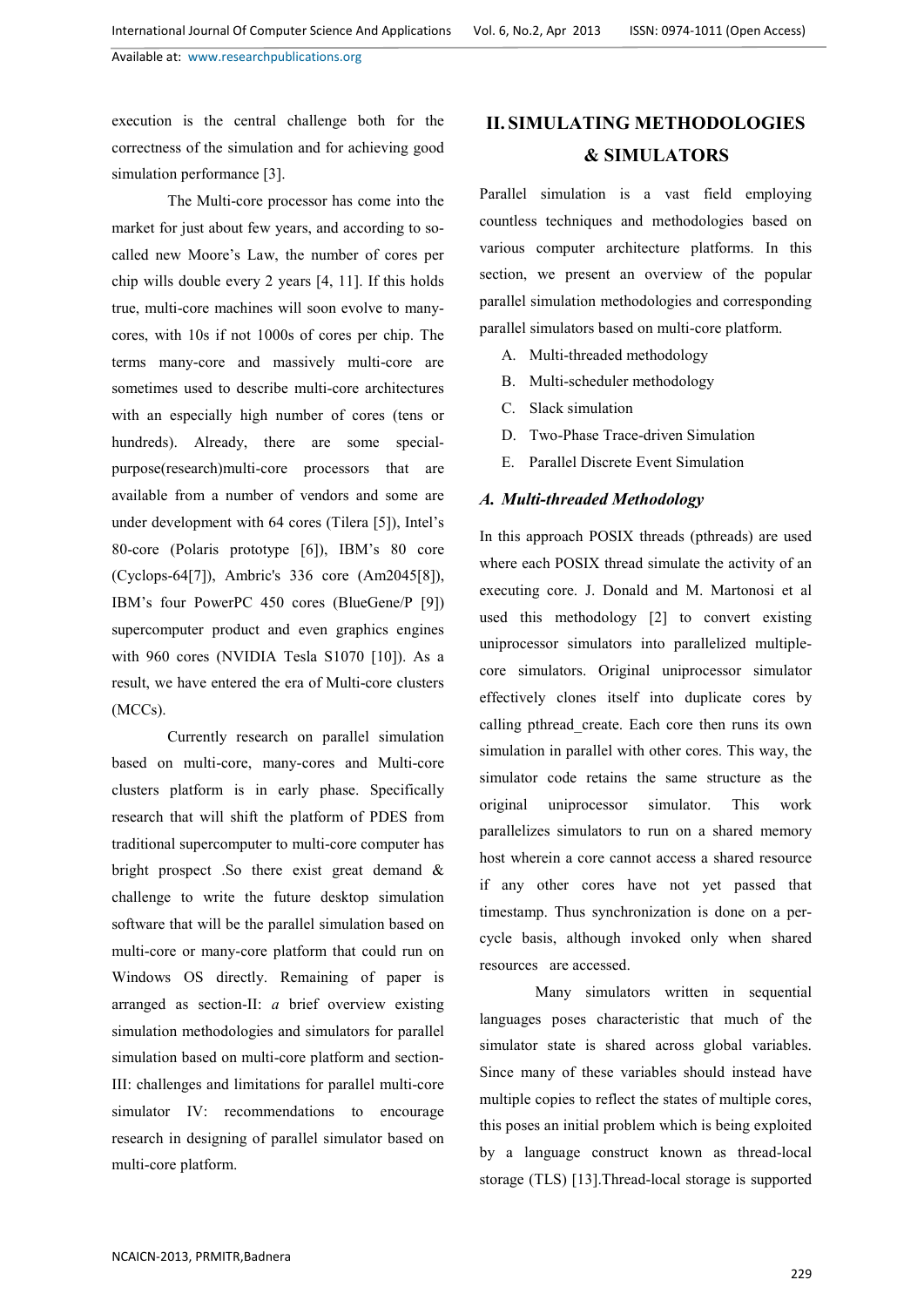on many development platforms such as gcc, Microsoft Visual C++,Borland C/C++ Builder and Intel C/C++ compiler [13]. TLS is not, however, a central tenet of this methodology, but rather a useful implementation trick specific to multithreading in languages with global variables such as C and C++.

*\* Turandot (PTCMP)***:** Turandot (PTCMP) is first parallel multi-core simulator based on Turandot [17]. PTCMP is derived by converting Turandot tracedriven uniprcessor simulator by employing multithreaded simulation methodology. PTCMP supports simultaneous multithreading, parallel benchmarks[14], heterogeneous cores, and frequency scaling all within its parallel framework. PTCMP is the faster simulator in all cases because of Turandot's extensive use of predecoded information [15] and because the overhead of functional modeling is avoided in a trace-driven framework. However, because this simulator is trace-driven it becomes I/O-bound when simulating a moderately large number of input programs. Thus, PTCMP able to achieve at most 1.5X speedup and performance decreases beyond three nodes because of congestion in the HyperTransport channels.

#### *B. Multi-Scheduler Methodology*

In a multi-scheduler methodology, simulation engine is implemented as a user-level thread-scheduler. A scheduler sorts and schedules all modules (jobs). Each job is regarded as a user-level non-preemptive thread on scheduler. Multiple schedulers created, each of which runs/executed on a dedicated host thread.

#### *\* P-Mambo (Parallel Mambo:*

*A Full System Simulation Environment:* Parallel Mambo is a multi-threaded implementation of Mambo. Mambo [20] is IBM's full-system discrete event-driven simulator which models PowerPC systems, and provides a complete set of simulation

tools to help IBM and its partners in pre-hardware development and performance evaluation for future systems. Mambo's simulation engine is implemented as a user-level thread-scheduler. Mambo simulates target systems on a single host thread or Mambo is implemented as a sequential simulator because there is only one scheduler to schedule Mambo's modules (jobs). When the number of cores increases in a target system, Mambo's simulation performance for each core goes down. So parallelizing Mambo by creating multiple scheduler (multi-scheduler methodology), each of which runs on a dedicated host thread resulted in parallel multi-core simulator P-Mambo [18]. The first version of P-Mambo implemented in functional modes. Some benchmarks have been tested to evaluate the performance of P-Mambo. The benchmark set is the OpenMP implementation of NAS Parallel Benchmark (NPB) 3.2 [19]. The host machine is an IBM Blade Center LS21, which has two dual-core AMD Opteron 275 processors and 8GB memory. The target machine is a 4-core PowerPC machine with 6GB memory. The target OS is linux 2.6.16(ppc64), while the host OS is linux-2.6.18 $(x64 64)$ . P-Mambo is a full-system simulator, the whole simulation time of a benchmark includes overhead of booting OS. The speedup with overhead is calculated by the whole simulation time of a benchmark, while the speedup without overhead is calculated by the pure workload simulation time of a benchmark. So P-Mambo achieves the maximum and average speedups (without overhead) of 1.9 and 1.8 respectively when running on two host threads and 3.8 and 3.4 respectively when running on four host threads.

### *C. Slack Simulation:*

In slack simulations, the simulated cores do not necessarily synchronize after every simulated cycle, but rather they are granted some slack. *Slack* is defined as the cycle count difference between any two target cores in the simulation. Small slacks such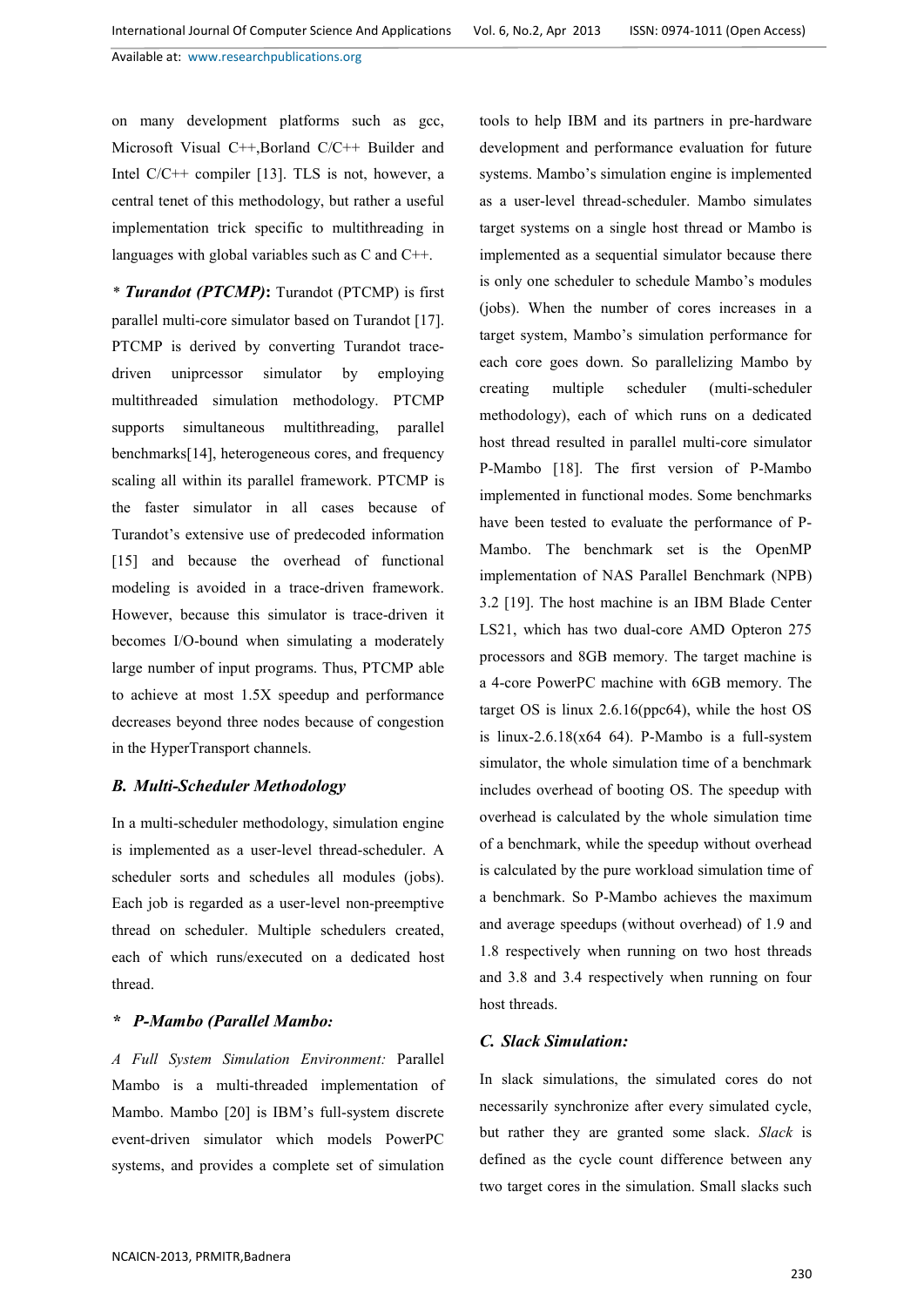as a few cycles greatly reduce the amount of synchronization among simulation threads and thus improve the simulation efficiency with no or negligible simulation errors [16].There exist numerous slack simulation schemes , four are to mention here specifically.

- *i) Cycle-by-cycle ;( zero slack)* all threads must synchronize after every simulated cycle.
- *ii) Quantum-based;* all core threads must synchronize every three cycles, i.e. 3-cycle quantum and a 2-cycle slack.
- i) *Bounded slack;* the maximum slack among threads is bounded (the slack is kept below a preset number of cycles).
- *ii) Unbounded slack;* the bound on the slack is the entire simulated time.

Slack simulation offers new trade-offs between simulation speed and accuracy. Slack simulation accelerates the parallel simulation of CMPs by relaxing the tight synchronization enforced between simulation threads in cycle-by-cycle (cycle accurate) simulation.

## *\* SLACKSIM (Slack simulator):*

SlackSim is Parallel simulator used to evaluate CMP (chip multiprocessor)) target by employing slack simulation schemes.CMP consist of multiple cores on a die, where each core has a private L1 data/ instruction caches and all cores on a die share a large L2 cache. The L2 cache is typically organized as a set of banks with non-uniform access times (NUCA [23-24]). Banks can be shared or private per core.

In SlackSim, both target and host systems are CMPs and simulations are parallelized using the POSIX Threads programming model [21] and simulation environment is built on top of Linux. The general framework of SlackSim is made of two types of Pthreads: several core threads and one simulation manager thread. A core thread simulates a single target core of a CMP with its L1 caches. The simulation manager thread has two functions. Its first

function is to simulate the on-chip lower-level cache hierarchy including L<sub>2</sub> cache banks and their interconnection to cores. Its second function is to orchestrate and pace the progress of the entire simulation. The simulation pace is controlled by two variables shared by each core thread and the simulation manager thread: *local time* and *max local time*. A core thread increments its local time after every simulated clock cycle of its target core. The max local time of *each core* is set by the simulation manager thread in accordance with the slack simulation scheme. A core thread can advance its own simulation and local time for as long as its local time is less than or equal to its max local time. It suspends itself when the local time reaches the max local time. The simulation manager thread maintains the global time, which is equal to the smallest local time of all core threads. As the global time increases, the simulation moves forward. The simulation manager thread synchronizes the progress of the simulation by setting the max local time of each core thread. SlackSim takes advantage of efficient data sharing on CMP platforms.

## *D.* **Two-Phase Trace-driven Simulation**  *(TPTS)***:**

Two-Phase Trace-driven Simulation proposed in [29] splits detailed timing simulation into a trace generation phase and a trace simulation phase. Much of the simulation overhead caused by uninteresting architectural events is only incurred once during the cycle-accurate simulation based trace generation phase and can be omitted in the repeated trace-driven simulations. The goal of this methodology is to facilitate fast testing of system design ideas before undertaking more expensive full-system simulation.

*\* TSIM: tsim*, a prototype multi-core processor simulator is developed based on the TPTS framework. It models a tile-based multi-core processor having a two-level memory hierarchy,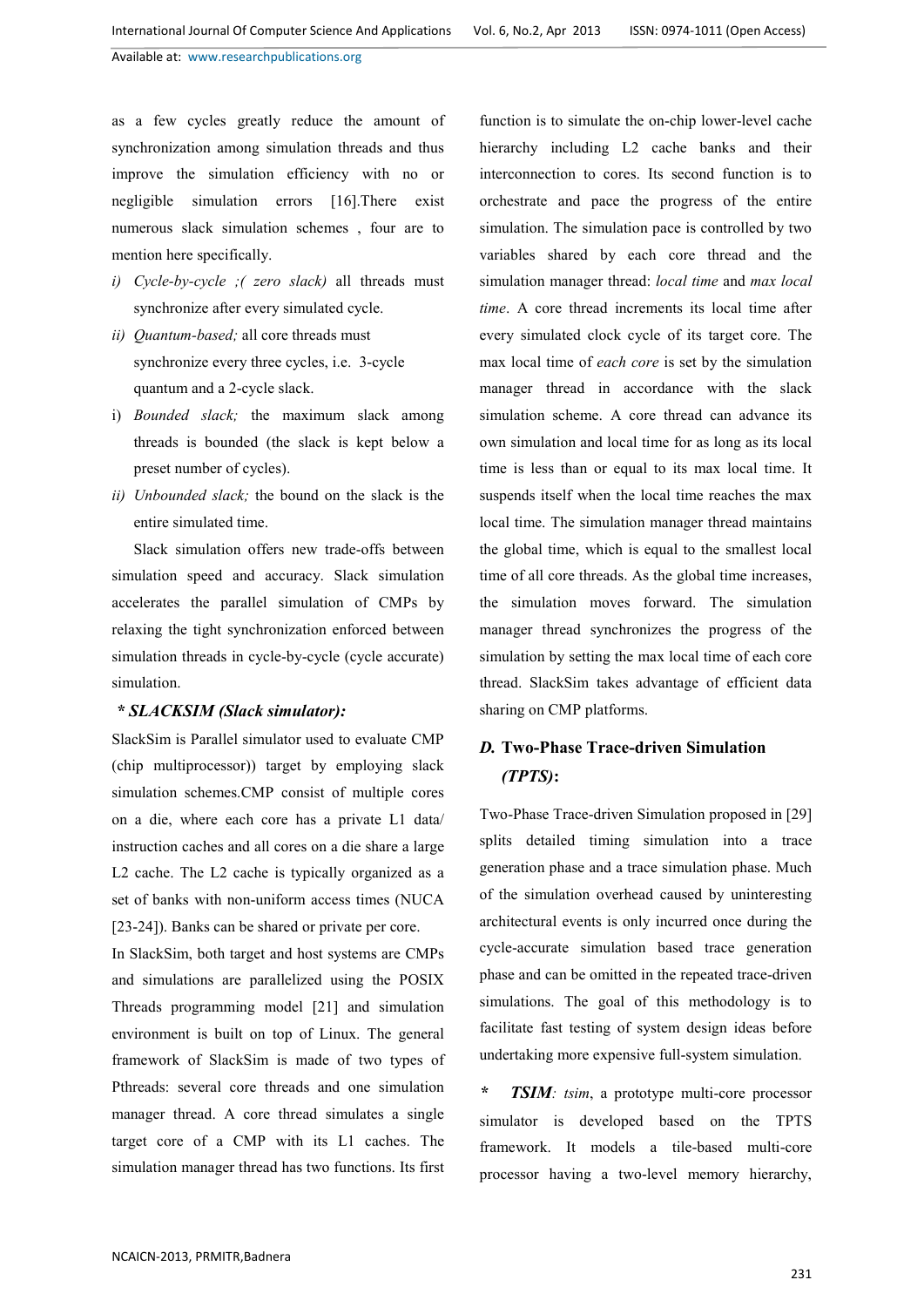interleaved memory controllers, a directory-based coherence protocol, and a 2D-mesh network, *tsim* is capable of simulating a multiprogrammed workload (composed of independent threads) or a sharedmemory multithreaded workload (composed of datasharing, synchronized threads) When 16 threads were modeled, *tsim* achieved the simulation throughput of 146.5 MIPS (millions of simulated instructions per second) on a commodity Linux box.

### *E. PDES(Parallel Discrete Event Simulation):*

Parallel Discrete Event Simulation (PDES) is a formalism of simulation where simulation time does not advance from one time step to the next but, rather, advances from the time-stamp of one event to the next [26]. Parallel discrete event simulation distributes simulation entities and events to multiple processors (or executing cores) so as to speed up the execution of simulation. PDES can be deemed as multiple serial simulations and each serial simulation is called a Logical Process (LP). Multiple serial simulations run at the same time and communicate with each other by exchanging time-stamped messages. In order to parallelize discrete event simulation on multi-core platform, parallel programming model and synchronization algorithm are two of the most important problems to be solved. By using Parallel programming model simulation is partitioned into multiple LPs and distributed these LPs among executing cores on multi-core platforms for running. Whether shared memory model or message passing model is adopted, the multiple processes/threads created are all scheduled by operating systems. Generally they will be assigned the same priority. Programmers need not to distribute them to executing cores manually.

Unfortunately, events can't be ensured to access LPs in time-stamp order which leads to problem called synchronization of PDES. A synchronization algorithm is needed to ensure that events are processed in a correct order and the parallel execution of the simulator yields the same results as a sequential execution. Synchronization algorithms can be broadly classified as either conservative or optimistic. Optimistic algorithms use a detection and recovery approach. If events are processed out of timestamp order, a mechanism is provided to detect and recover from such errors. In the conservative approach, the simulation of each message (event) is blocked until it is verified that the event is *safe* [3]*.* 

*\* Optimistic PDES simulator:* Referring to open-source PDES simulators such as WARPED 2 [27] Nian-le Su and his team et al [29] developed a PDES simulator which can run effectively on multicore computer with Windows OS. They have adapted the Message passing model with Optimistic synchronization approach. Simulation environment is formulated using C++ language and MPICH [25] message passing library.

With MPI adopted, interaction among LPs in PDES is completed entirely through explicit messages. Several kinds of messages need to be transferred, such as initialization message, start message, event message, negative event message, GVT message, GVT update message, terminate token. Before these messages are sent, they have to be transformed into byte stream through serialization. After received, byte stream has to be transformed back into different kinds of messages through deserialization. To analyze both the overheads of the parallel simulator and the effects of event granularity, process number, lookahead on the simulation performance the Phold model [28] is developed which is a PDES simulator test model with symmetrical load. Optimistic PDES based on multi-core platform achieved good speedup for applications with coarse-grained events. Compared with time-stepped execution formalism showed in [12].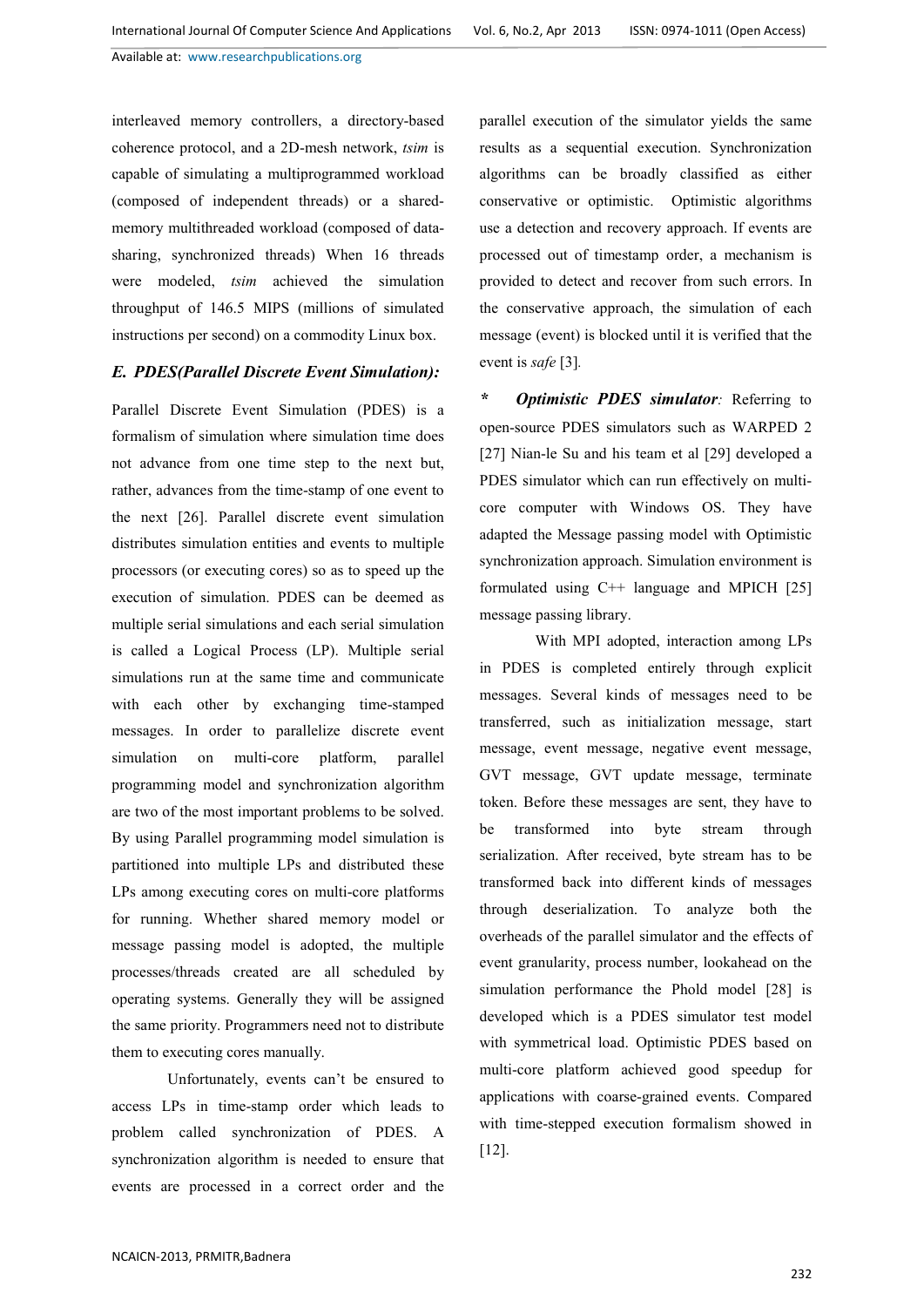## **III. CHALENGES AND LIMITATIONS**

From our survey, we found the following limitations and challenges that the multi-core parallel simulators face.

- i) One of the main challenges in simulating multicore processors is balancing portability of the simulator with the ease of using and extending the simulator. This challenge can be solved by identifying and using a good programming model for multicore and cluster simulation hosts. The key idea behind such a programming model should be exploiting local multiprocessor as well as cluster computing power
- ii) Next to increasing the level of abstraction, another key challenge for architectural simulation in the multicore or manycore era is to parallelize the simulation infrastructure in order to take advantage of increasing core counts. One of the key issues in parallel simulation though is the balance of accuracy versus speed. Cycle-by-cycle simulation advances one cycle at a time, and thus the simulator threads simulating the target threads need to synchronize every cycle. Whereas this is a very accurate approach, its performance may be reduced because it requires barrier synchronization between all simulation threads at every simulated cycle. If the number of simulator instructions per simulated cycle is low, parallel cycle-by-cycle simulation is not going to yield substantial simulation speed benefits and scalability will be poor.
- iii) In order to take advantage of multi-core architectures it is necessary not only to coordinate multiple threads of execution, but also to be conscious of memory management issues such as cache efficiency, garbage collection and thread safety.

iv) Most of existing parallel simulators run on clusters with Linux or UNIX. The prices of traditional super computer and large scale cluster are too high to be afforded, which limits the extensive popularization of parallel simulation specially PDES in simulation software developer community.

### **IV. RECOMMENDATION**

Based on the aforementioned observations, we make the following recommendations for fostering research in the area of Parallel simulators based on multicore platform.

## *Recommendation 1***:** *The choice of programming model:*

As identified in the challenges, the choice of programming model is a key challenge for developing simulators for multicore simulation hosts. It is also essential that to ensure scalability of the simulation host, such programming model should be seamlessly extensible to a cluster of computers. Streaming programming models based on well established process calculi such as Communicating Sequential Processes may be the solution to this issue.

## *Recommendation 2***:** *Use of Parallel Simulation Techniques for Current Simulation Hosts:*

It is essential to note that as multicore machines are growing more complex, the simulation hosts are also becoming more powerful. Over the last few years, even desktop computers with two or more processors/processor cores have become available to the general public [30], [31]. Simulator designers should take note of this, and research simulators using Parallel Discrete Event Simulation (PDES) that could be run on desktop with windows OS directly.

#### **REFERENCES**

[1] H. Sutter, "The Free Lunch Is Over: A Fundamental Turn toward Concurrency in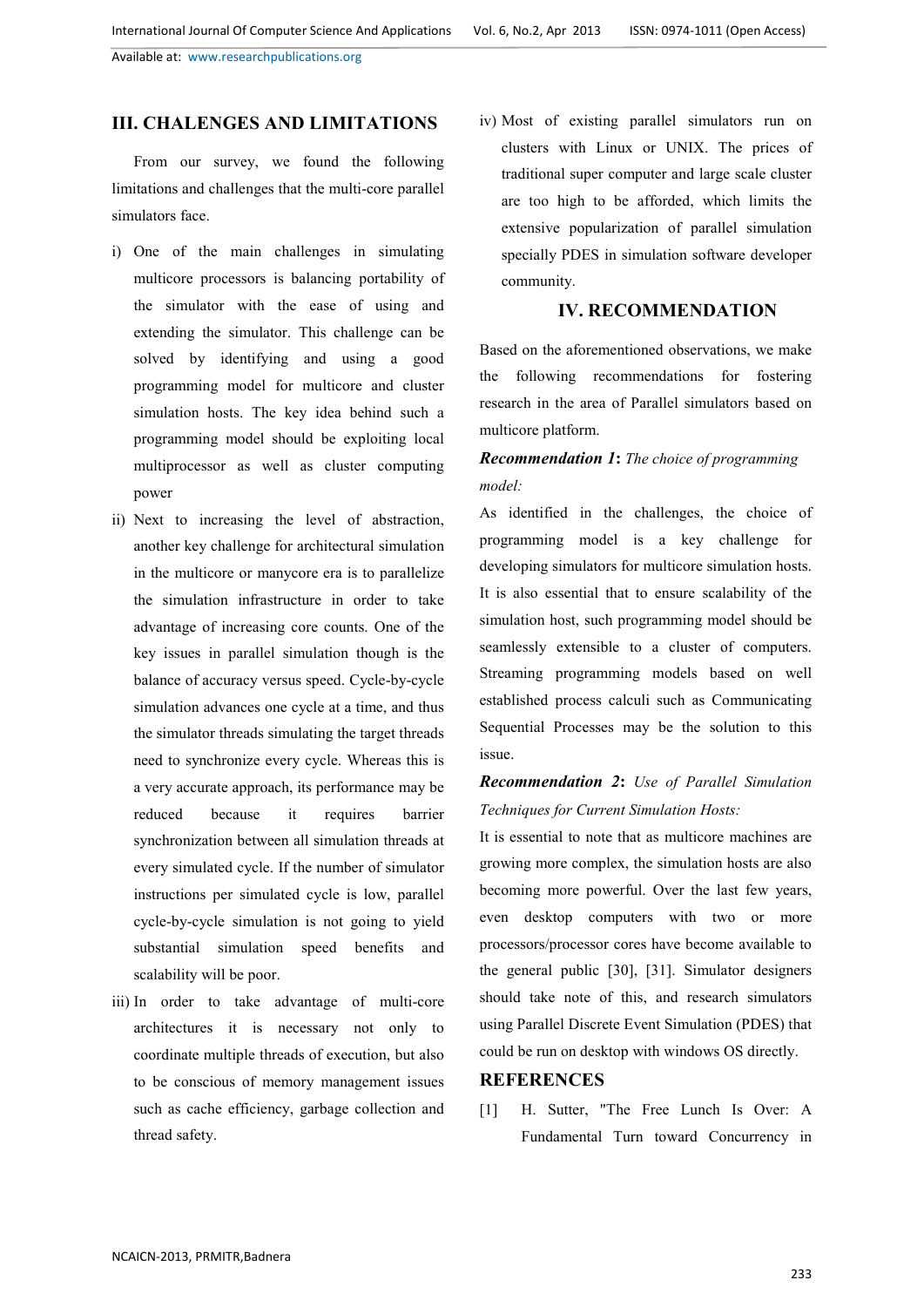Software," Dr. Dobb's Journal, vol.30, pp. 16- 22, 2005.

- [2] Z. Jia-an, W. Cheng-shan, Wu Ai-guo," A study of power system parallel simulation methods based on multi-core multithreaded processor platforms" International Conference on 15-17 April 2011
- [3] R M. Fujimoto. Parallel discrete event simulation. Commun. ACM, 33(10):30–53, 1990.
- [4] K. Asanovic, R. Bodik, B. C. Catanzaro, J. J. Gebis,P. Husbands, K. Keutzer, D. A. Patterson, W. L. Plishker,J. Shalf, S. W. Williams, and K. A. Yelick, "The landscape of parallel computing research: A view from berkeley," electrical Engineering and Computer Sciences, University of California at Berkeley, Tech. Rep. UCB/EECS-2006- 183, December 2006.
- [5] http://www.tilera.com/pdf/ProductBrief Tile64 Web v3.pdf.
- [6] S. Vangal, J. Howard, G. Ruhl, S. Dighe, H. Wilson,J. Tschanz, D. Finan, P. Iyer, A. Singh, T. Jacob, S. Jain, S. Venkataraman, Y. Hoskote, and N. Borkar. An 80-Tile 1.28TFLOPS Network-on-Chip in 65nm CMOS. In *Proceedingsof ISSCC*, 2007.
- [7] Juan del Cuvillo, Weirong Zhu, Ziang Hu, and Guang R. Gao. "Toward a softwareinfrastructure for the cyclops-64 cellular architecture". In Proceedings of the 20th In-ternational Symposium on High-Performance Computing in an Advanced Collaborative.Environment (HPCS'06), volume 0, page 9, Los Alamitos, CA, USA, 2006. IEEE Computer Society.
- [8] K. Pedretti, S. Kelly, and M. Levenhagen, "Summary of Multi-Core Hardware and Programming Model Investigations," Sandia National Laboratories, Albuquerque, New

Mexico, USA, Technical Report SAND2008- 3205, 2008.

- [9] http://www.nvidia.com/object/product tesla s1070 us.html.
- [10] http://www.intel.com/technology/architecture/down loads/quad-core-06.pdf.
- [11] Wikipedia, "Moore'sLaw", http://upload.wikimedia.org/wikipedia/commo ns/0/06/Moore\_Law\_diagram\_(2004).png
- [12] J. Donald and M. Martonosi, "An Efficient, Practical Parallelization Methodology for Multicore Architecture Simulation," *IEEE Computer Architecture Letters,* vol. 5, pp.14- 17, 2006.
- [13] "Thread-localStorage," http://en.wikipedia.org/wiki/Thread Local Storage, 2006.
- [14] J. Donald and M. Martonosi, "Power Efficiency for Variation-Tolerant Multicore Processors," in *Proc. of the Intl. Symp. on Low Power Electronics and Design*, Oct. 2006.
- [15] M. Moudgill, J.-D. Wellman, and J. H. Moreno, "Environment for PowerPC Microarchitecture Exploration," *IEEE Micro*, vol. 19, no. 3, pp. 15–25, May/June 1999.
- [16] J. Chen,Murli A. ,M. Dubois, *"Exploiting Simulation Slack to Improve Parallel Simulation Speed"* Department of Electrical Engineering - Systems, University of Southern California*.*
- [17] M. Moudgill, J.-D. Wellman, and J. H. Moreno, "Environment for PowerPC Microarchitecture Exploration," *IEEE Micro*, vol. 19, no. 3, pp. 15–25, May/June 1999.
- [18] K. Wang, Y. Zhang, and H. Wang, "Parallelization of IBM Mambo System Simulator in Functional Modes," *ACM SIGOPS Operating Systems Review,* vol. 42, pp. 71-76, 2008